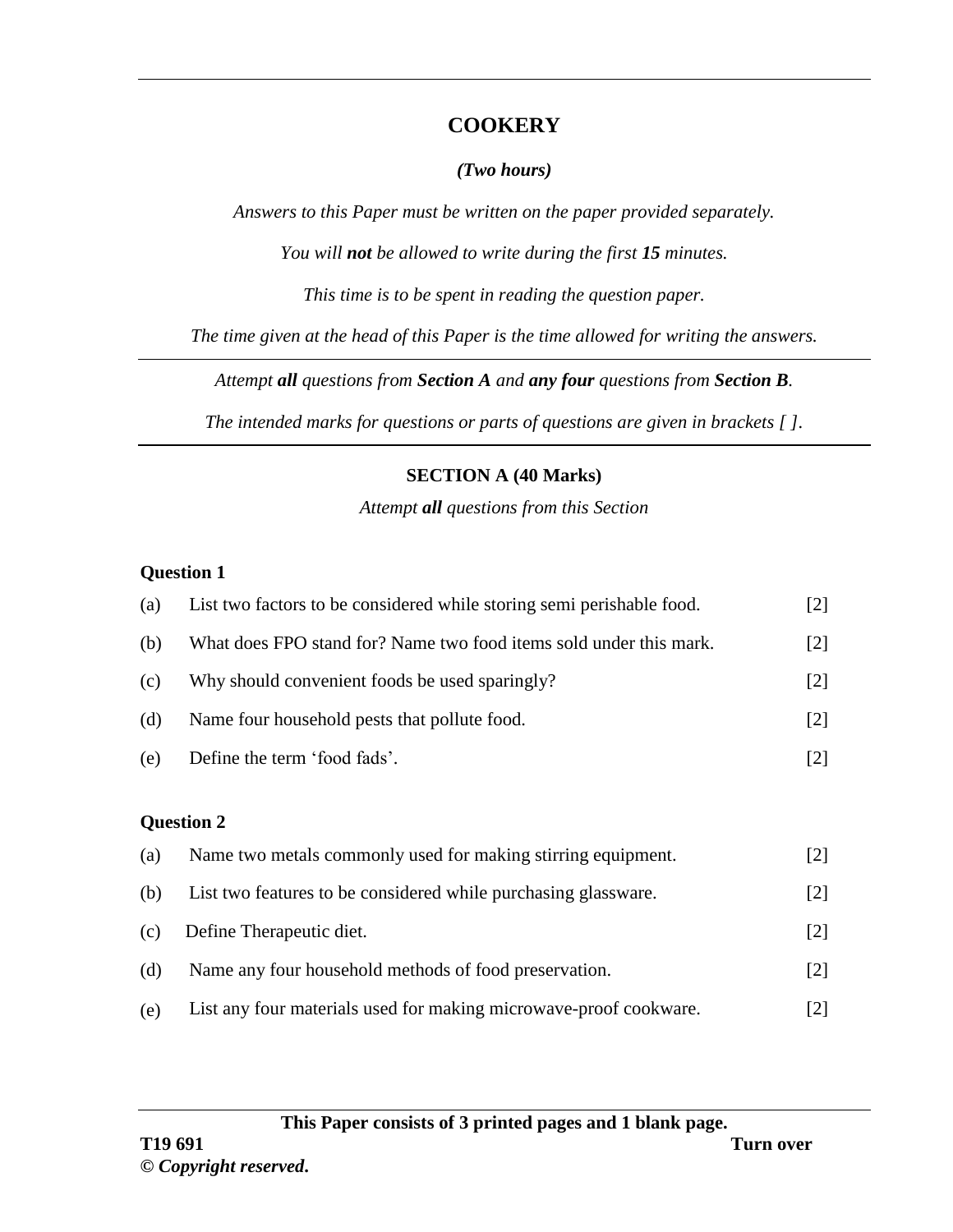### **Question 3**

| (a) | What factors should be kept in mind while purchasing food in bulk?                    | $[2]$             |
|-----|---------------------------------------------------------------------------------------|-------------------|
| (b) | Name any four diseases caused due to the use of contaminated water in the<br>kitchen. | $\lceil 2 \rceil$ |
| (c) | Why should attractive meals be served to sick people?                                 | $\lceil 2 \rceil$ |
| (d) | Which type of kitchen layout is best suited for small houses?                         | $\lceil 2 \rceil$ |
| (e) | Why is good ventilation important in the kitchen?                                     |                   |

#### **Question 4**

|     | Give any two reasons for each of the following statements. |                   |
|-----|------------------------------------------------------------|-------------------|
| (a) | School going children should be given a good breakfast.    | $[2]$             |
| (b) | Convenient foods are helpful on a rainy day.               | $\lceil 2 \rceil$ |
| (c) | Stainless steel utensils are given a copper bottom finish. | $\lceil 2 \rceil$ |
| (d) | Milk powder and jam have a longer shelf-life.              | $\lceil 2 \rceil$ |
| (e) | Steamed foods should be given to patients.                 | [2]               |

#### **SECTION B (60 Marks)**

*Attempt any four questions from this Section.*

#### **Question 5**

| (a) | State the importance of preservation of food.                             | 15 I |
|-----|---------------------------------------------------------------------------|------|
| (b) | Explain the following methods of food preservation with their principles: |      |
|     | (i) Refrigeration                                                         |      |
|     | (ii) Dehydration.                                                         |      |

(c) Describe the preparation of orange squash at home using a chemical [5]preservative.